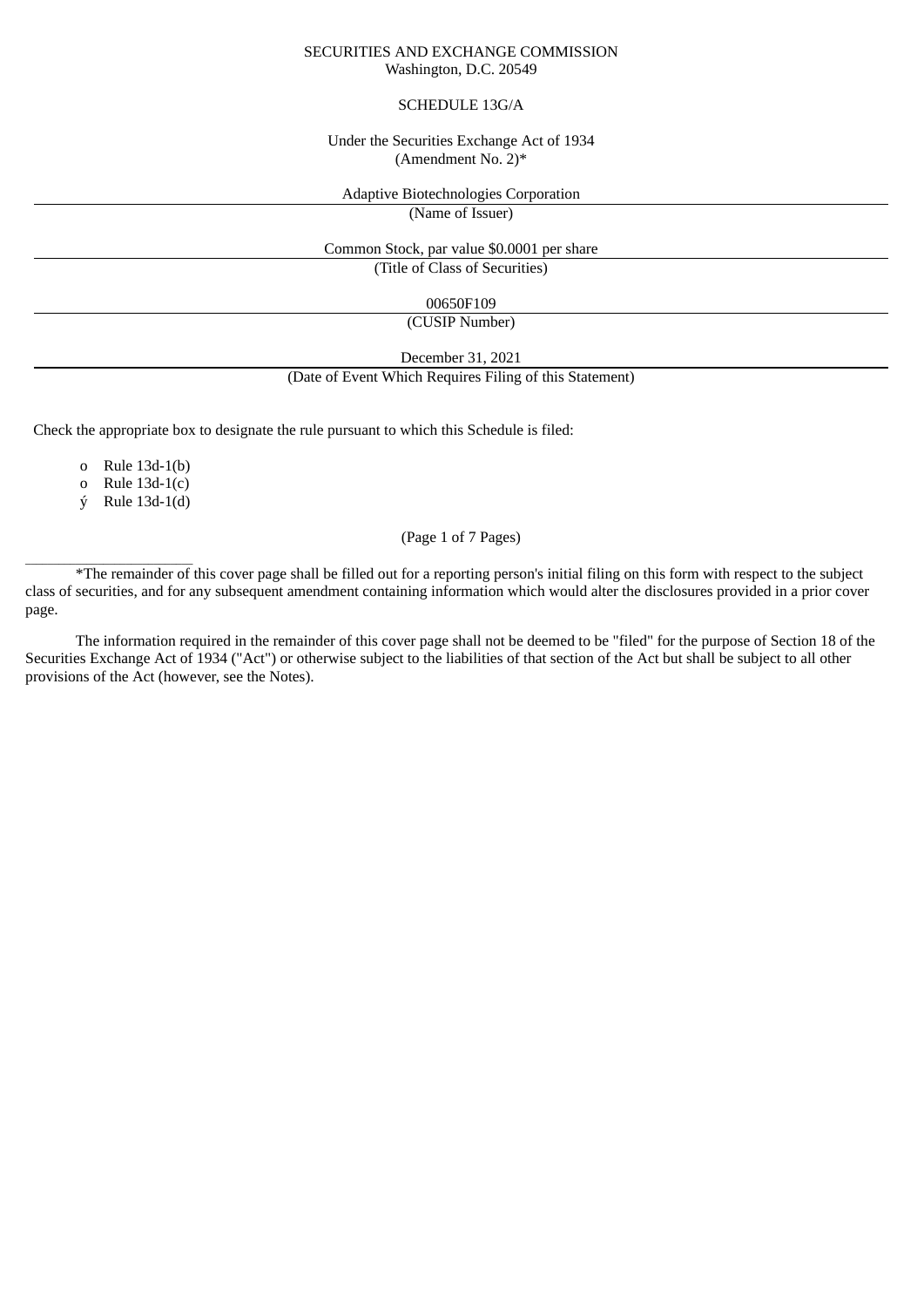| 1                                                                                                                              | <b>NAME OF REPORTING PERSON</b><br>Matrix Capital Management Company LP    |                                                 |  |
|--------------------------------------------------------------------------------------------------------------------------------|----------------------------------------------------------------------------|-------------------------------------------------|--|
| $\overline{2}$                                                                                                                 | CHECK THE APPROPRIATE BOX IF A MEMBER OF A GROUP                           |                                                 |  |
| $\overline{\mathbf{3}}$                                                                                                        | <b>SEC USE ONLY</b>                                                        |                                                 |  |
| $\boldsymbol{4}$                                                                                                               | CITIZENSHIP OR PLACE OF ORGANIZATION<br><b>State of Delaware</b>           |                                                 |  |
| <b>NUMBER OF</b><br><b>SHARES</b><br><b>BENEFICIALLY</b><br><b>OWNED BY</b><br><b>EACH</b><br><b>REPORTING</b><br>PERSON WITH: | 5                                                                          | <b>SOLE VOTING POWER</b><br>11,572,590          |  |
|                                                                                                                                | 6                                                                          | <b>SHARED VOTING POWER</b><br>$\Omega$          |  |
|                                                                                                                                | 7                                                                          | <b>SOLE DISPOSITIVE POWER</b><br>11,572,590     |  |
|                                                                                                                                | 8                                                                          | <b>SHARED DISPOSITIVE POWER</b><br>$\mathbf{0}$ |  |
| 9                                                                                                                              | AGGREGATE AMOUNT BENEFICIALLY OWNED BY EACH REPORTING PERSON<br>11,572,590 |                                                 |  |
| 10                                                                                                                             | CHECK BOX IF THE AGGREGATE AMOUNT IN ROW (9) EXCLUDES CERTAIN SHARES       |                                                 |  |
| 11                                                                                                                             | PERCENT OF CLASS REPRESENTED BY AMOUNT IN ROW (9)<br>8.20%                 |                                                 |  |
| 12                                                                                                                             | TYPE OF REPORTING PERSON<br>IA, PN                                         |                                                 |  |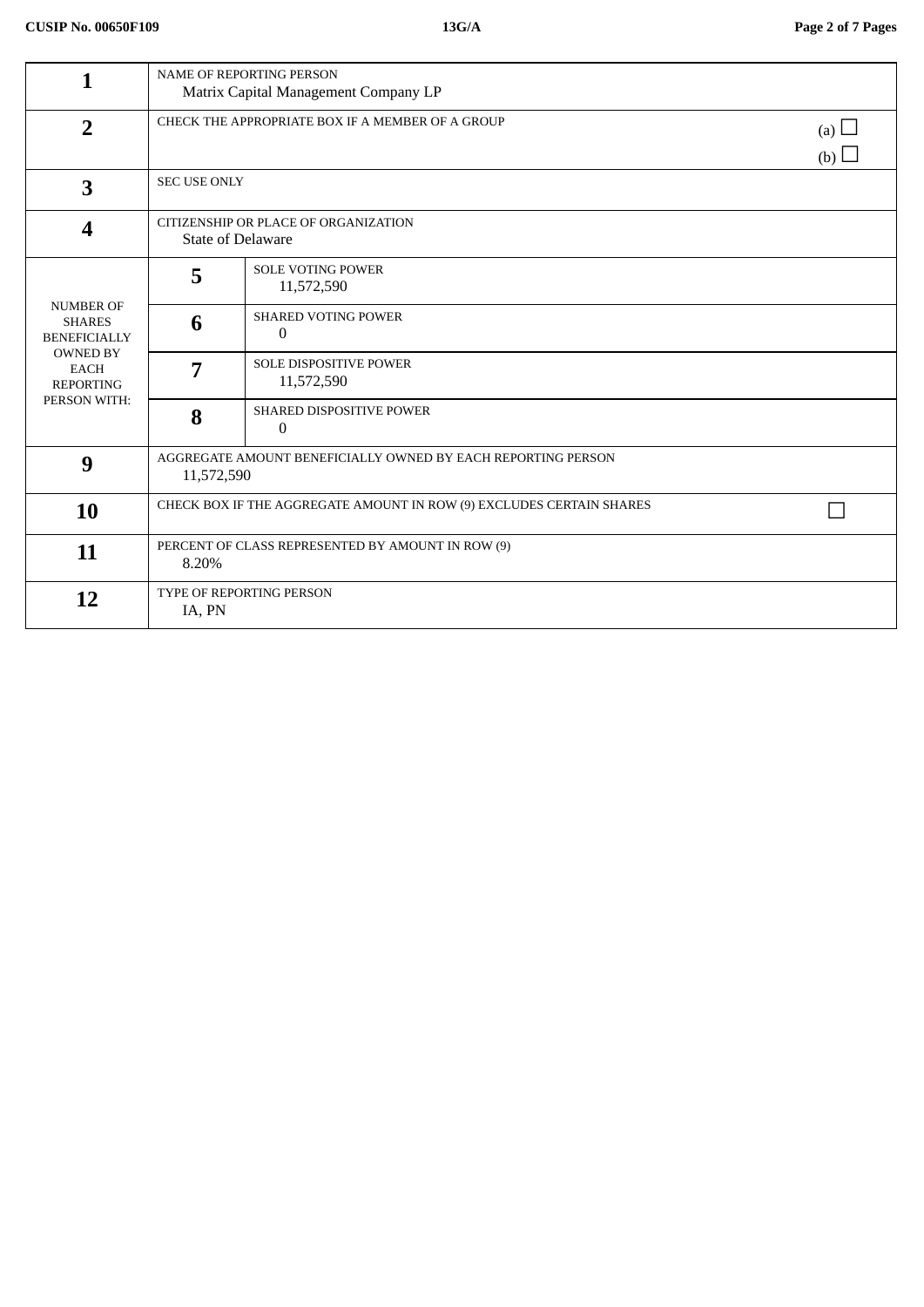| 1                                                                                                                              | <b>NAME OF REPORTING PERSON</b><br>David E. Goel                           |                                              |  |
|--------------------------------------------------------------------------------------------------------------------------------|----------------------------------------------------------------------------|----------------------------------------------|--|
| $\overline{2}$                                                                                                                 | CHECK THE APPROPRIATE BOX IF A MEMBER OF A GROUP                           | (a) $\Box$<br>(b) $\Box$                     |  |
| $\overline{\mathbf{3}}$                                                                                                        | <b>SEC USE ONLY</b>                                                        |                                              |  |
| $\boldsymbol{4}$                                                                                                               | CITIZENSHIP OR PLACE OF ORGANIZATION<br><b>United States</b>               |                                              |  |
| <b>NUMBER OF</b><br><b>SHARES</b><br><b>BENEFICIALLY</b><br><b>OWNED BY</b><br><b>EACH</b><br><b>REPORTING</b><br>PERSON WITH: | 5                                                                          | <b>SOLE VOTING POWER</b><br>11,572,590       |  |
|                                                                                                                                | 6                                                                          | <b>SHARED VOTING POWER</b><br>$\overline{0}$ |  |
|                                                                                                                                | 7                                                                          | <b>SOLE DISPOSITIVE POWER</b><br>11,572,590  |  |
|                                                                                                                                | 8                                                                          | SHARED DISPOSITIVE POWER<br>$\mathbf{0}$     |  |
| 9                                                                                                                              | AGGREGATE AMOUNT BENEFICIALLY OWNED BY EACH REPORTING PERSON<br>11,572,590 |                                              |  |
| 10                                                                                                                             | CHECK BOX IF THE AGGREGATE AMOUNT IN ROW (9) EXCLUDES CERTAIN SHARES       |                                              |  |
| 11                                                                                                                             | PERCENT OF CLASS REPRESENTED BY AMOUNT IN ROW (9)<br>8.20%                 |                                              |  |
| 12                                                                                                                             | TYPE OF REPORTING PERSON<br>IN                                             |                                              |  |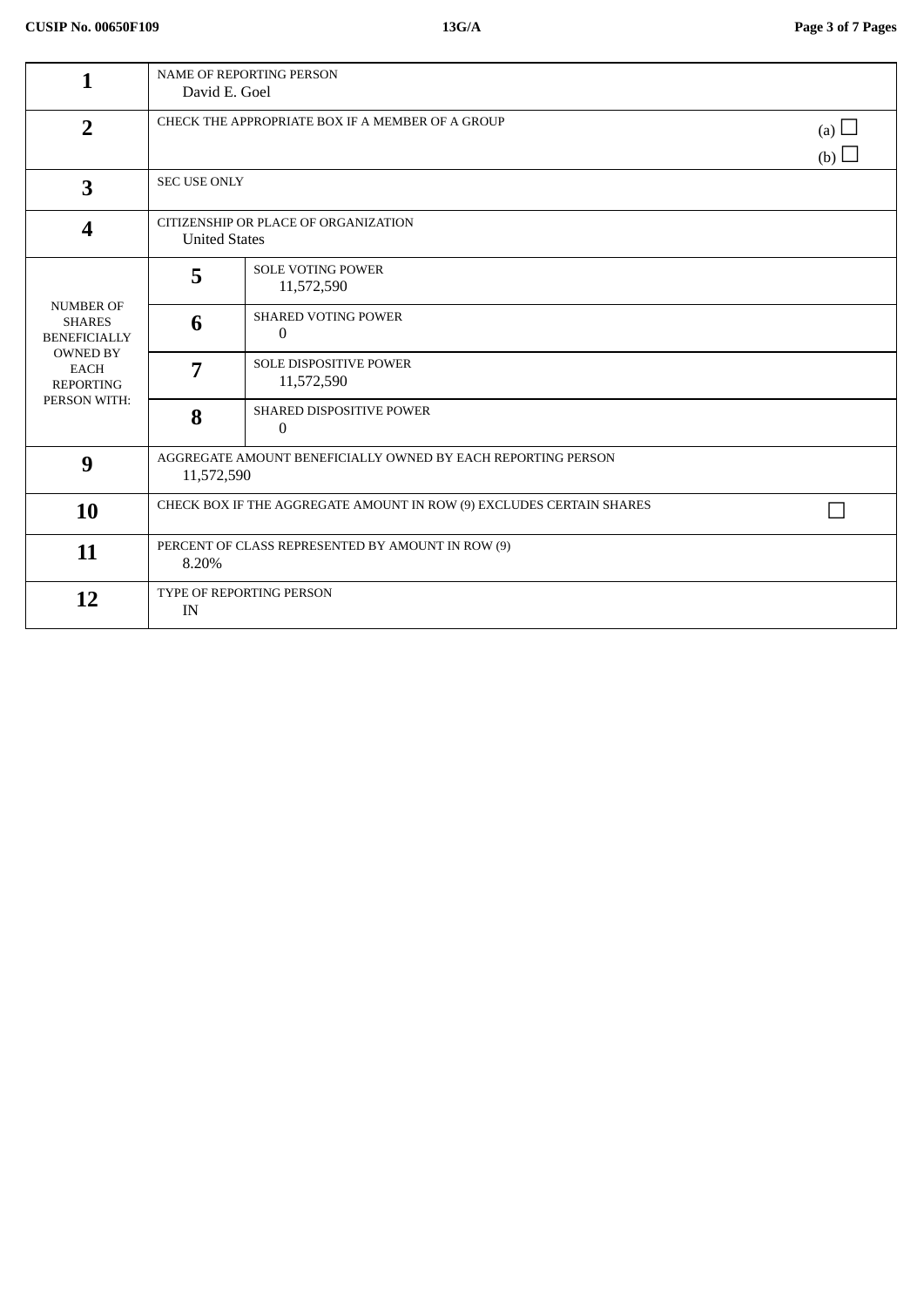# **Item 1(a). NAME OF ISSUER:**

The name of the issuer is Adaptive Biotechnologies Corporation, a Washington corporation (the "Company").

# **Item 1(b). ADDRESS OF ISSUER'S PRINCIPAL EXECUTIVE OFFICES:**

The Company's principal executive offices are located at 1165 Eastlake Avenue East, Seattle, Washington 98109.

# **Item 2(a). NAME OF PERSON FILING:**

This statement is filed by:

- (i) Matrix Capital Management Company LP (the "Investment Manager"), a Delaware limited partnership, and the investment advisor to Matrix Capital Management Master Fund, LP (the "Matrix Fund"), with respect to the shares of Common Stock (as defined in Item 2(d)) directly held by the Matrix Fund; and
- (ii) Mr. David E. Goel (" $Mr. Goel$ "), who serves as the Managing General Partner of the Investment Manager, with</u> respect to the shares of Common Stock held by the Matrix Funds.

The foregoing persons are hereinafter sometimes collectively referred to as the "Reporting Persons."

The filing of this statement should not be construed as an admission that any of the Reporting Persons is, for the purposes of Section 13 of the Act, the beneficial owner of the shares of Common Stock reported herein.

## **Item 2(b). ADDRESS OF PRINCIPAL BUSINESS OFFICE OR, IF NONE, RESIDENCE:**

The address of the business office of each of the Reporting Persons is c/o Matrix Capital Management Company LP, Bay Colony Corporate Center, 1000 Winter Street, Suite 4500, Waltham, MA 02451.

#### **Item 2(c). CITIZENSHIP:**

The Investment Manager is a Delaware limited partnership. Mr. Goel is a United Stated citizen.

## **Item 2(d). TITLE OF CLASS OF SECURITIES:**

Common Stock, par value \$0.0001 per share (the "Common Stock").

#### **Item 2(e). CUSIP NUMBER:**

00650F109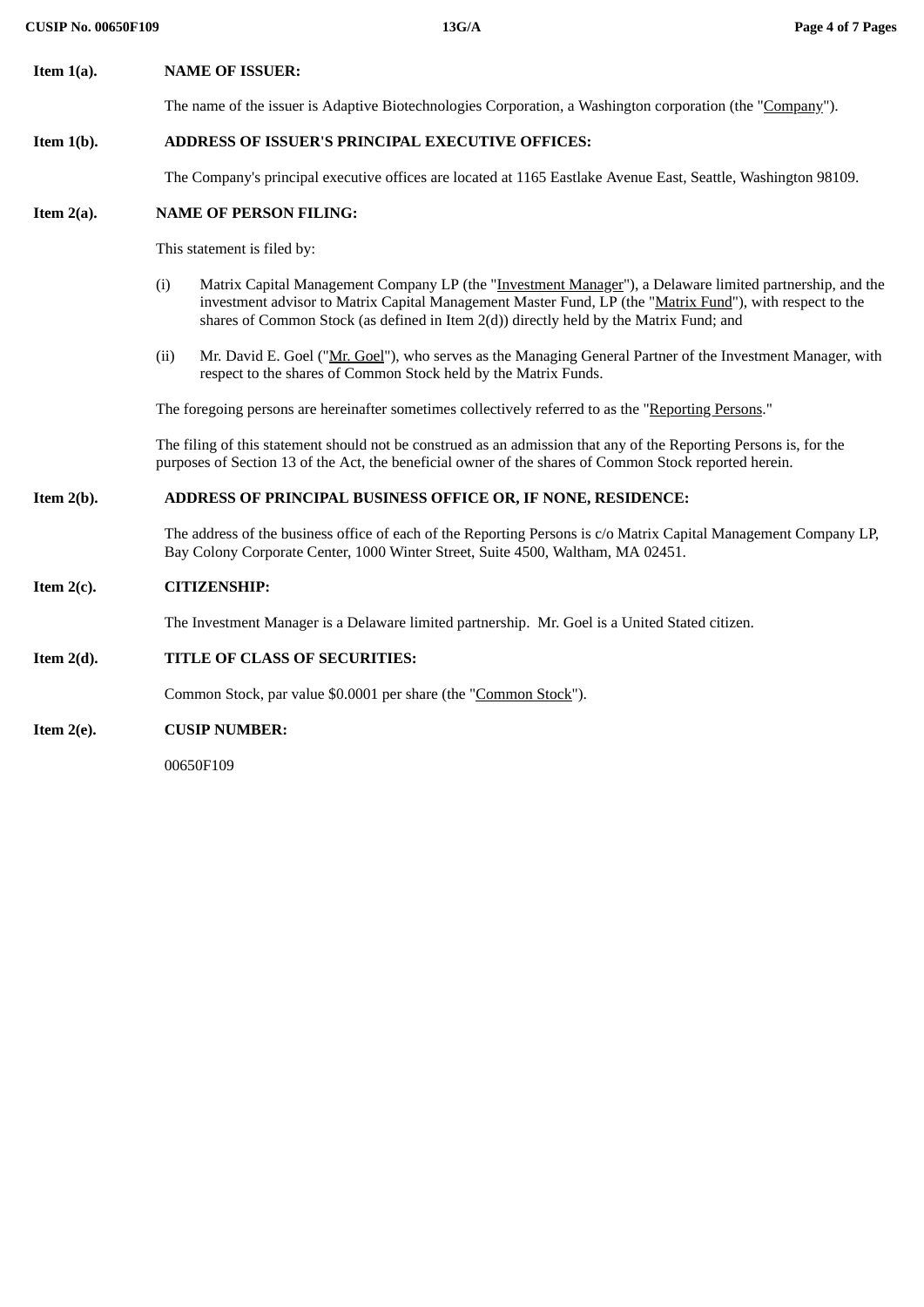# **Item 3. IF THIS STATEMENT IS FILED PURSUANT TO RULES 13d-1(b) OR 13d-2(b) OR (c), CHECK WHETHER THE PERSON FILING IS A:**

- (a)  $\Box$  Broker or dealer registered under Section 15 of the Act (15 U.S.C. 780);
- (b)  $\Box$  Bank as defined in Section 3(a)(6) of the Act (15 U.S.C. 78c);
- (c)  $\Box$  Insurance company as defined in Section 3(a)(19) of the Act (15 U.S.C. 78c);
- (d)  $\Box$  Investment company registered under Section 8 of the Investment Company Act of 1940 (15 U.S.C. 80a-8);
- (e)  $\Box$  Investment adviser in accordance with Rule 13d-1(b)(1)(ii)(E);
- (f)  $□$  Employee benefit plan or endowment fund in accordance with Rule  $13d-1(b)(1)(ii)(F);$
- (g)  $\Box$  Parent holding company or control person in accordance with Rule 13d-1(b)(1)(ii)(G);
- (h)  $\Box$  Savings association as defined in Section 3(b) of the Federal Deposit Insurance Act (12 U.S.C. 1813);
- (i)  $\Box$  Church plan that is excluded from the definition of an investment company under Section 3(c)(14) of the Investment Company Act (15 U.S.C. 80a-3);
- (j)  $\Box$  Non-U.S. institution in accordance with Rule 13d-1(b)(1)(ii)(J);
- (k)  $\Box$  Group, in accordance with Rule 13d-1(b)(1)(ii)(K).

If filing as a non-U.S. institution in accordance with Rule  $13d-1(b)(1)(ii)(J)$ , please specify the type of institution:

## **Item 4. OWNERSHIP**

The information required by Items  $4(a) - (c)$  is set forth in Rows  $(5) - (11)$  of the cover page for each Reporting Person hereto and is incorporated herein by reference for each such Reporting Person.

The percentages used herein are calculated based upon 141,131,844 shares of Common Stock outstanding as of October 29, 2021, as reported in the Company's Quarterly Report on Form 10-Q for the quarterly period ended September 30, 2021 filed with the Securities and Exchange Commission on November 3, 2021.

## **Item 5. OWNERSHIP OF FIVE PERCENT OR LESS OF A CLASS.**

Not applicable.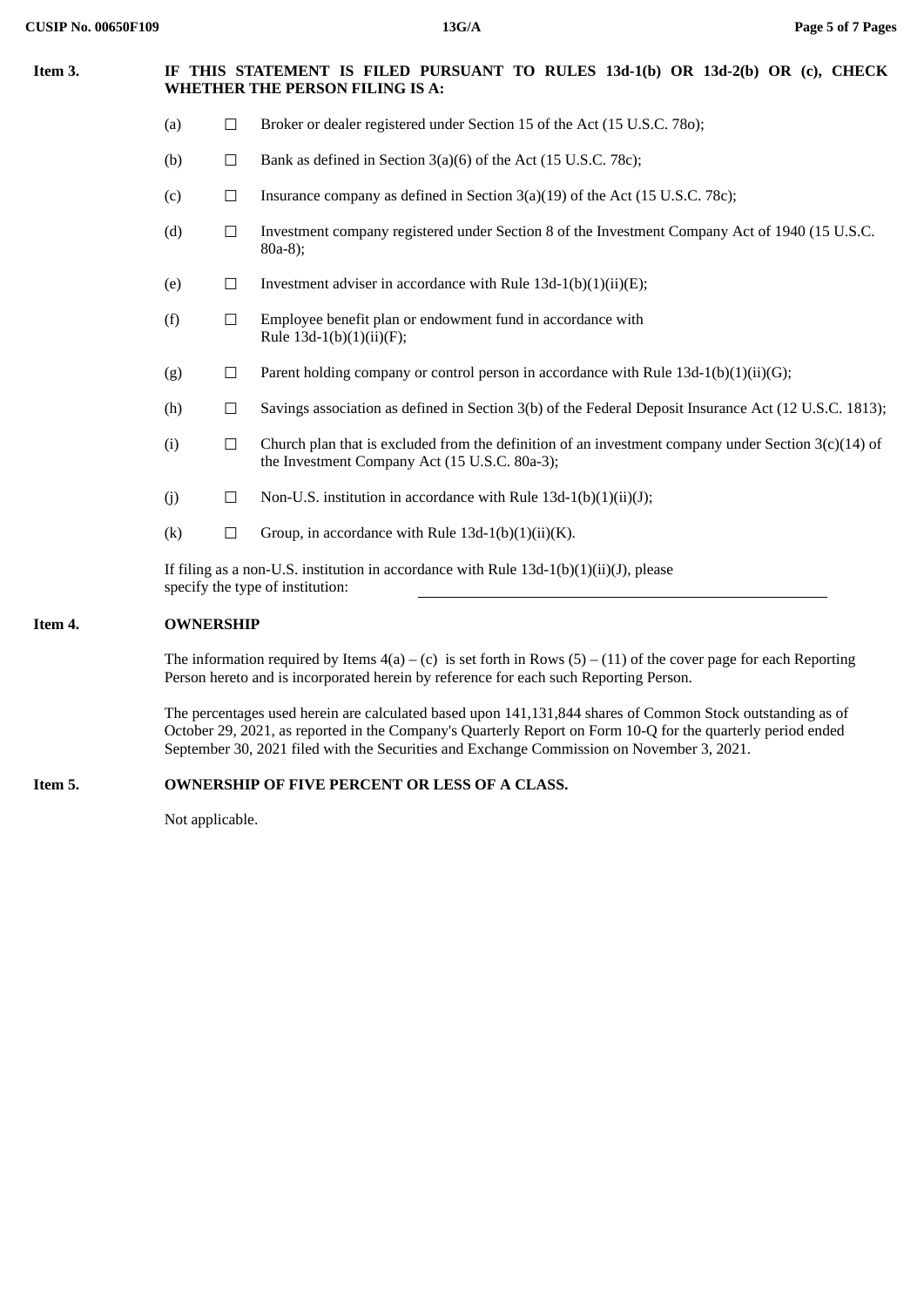| Item 6.  | <b>OWNERSHIP OF MORE THAN FIVE PERCENT ON BEHALF OF ANOTHER PERSON.</b>                                                                                                            |  |  |  |  |
|----------|------------------------------------------------------------------------------------------------------------------------------------------------------------------------------------|--|--|--|--|
|          | See Item 2. The Matrix Fund, has the right to receive or the power to direct the receipt of dividends from, or the<br>proceeds from the sale of, more than 5% of the Common Stock. |  |  |  |  |
| Item 7.  | IDENTIFICATION AND CLASSIFICATION OF THE<br>SUBSIDIARY WHICH ACQUIRED THE<br>SECURITY BEING REPORTED ON BY THE PARENT HOLDING COMPANY.                                             |  |  |  |  |
|          | Not applicable.                                                                                                                                                                    |  |  |  |  |
| Item 8.  | <b>IDENTIFICATION AND CLASSIFICATION OF MEMBERS OF THE GROUP.</b>                                                                                                                  |  |  |  |  |
|          | Not applicable.                                                                                                                                                                    |  |  |  |  |
| Item 9.  | NOTICE OF DISSOLUTION OF GROUP.                                                                                                                                                    |  |  |  |  |
|          | Not applicable.                                                                                                                                                                    |  |  |  |  |
| Item 10. | <b>CERTIFICATION.</b>                                                                                                                                                              |  |  |  |  |
|          | Not applicable.                                                                                                                                                                    |  |  |  |  |